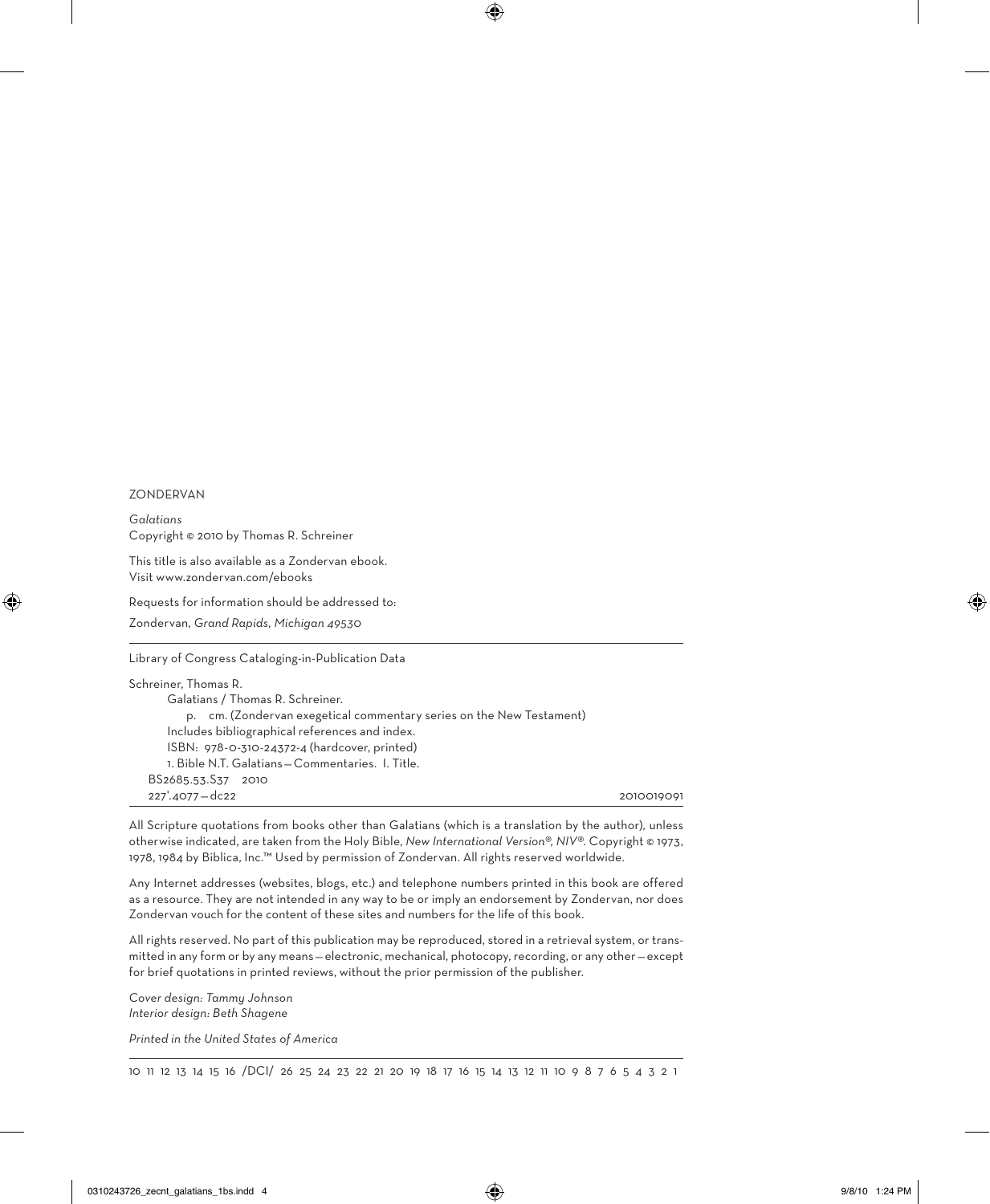# **Contents**

| Author's Preface 13          |
|------------------------------|
| Abbreviations 15             |
| Introduction to Galatians 21 |
| Select Bibliography  61      |
| Theology of Galatians 71     |
| Themes in Galatians 387      |
| Scripture Index. 403         |
| Subject Index  413           |
| Author Index  420            |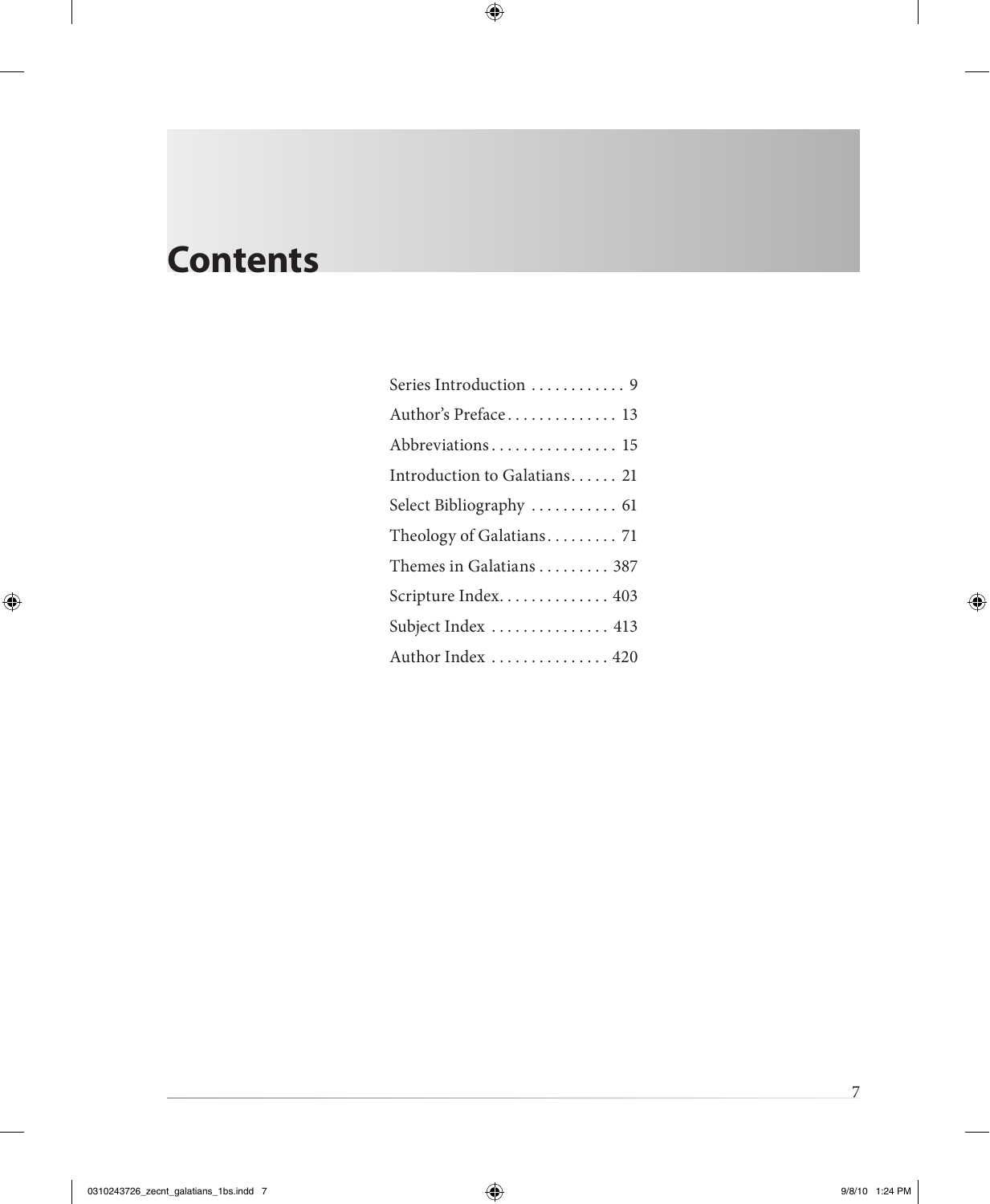## **Introduction**

Martin Luther captured the message of Galatians and the teaching of Jesus (Matt 5:3) when he wrote:

Therefore, God accepts only the forsaken, cures only the sick, gives sight only to the blind, restores life to only the dead, sanctifies only the sinners, gives wisdom only to the unwise fools. In short, He has mercy only on those who are wretched, and gives grace only to those who are not in grace. Therefore no proud saint, no wise or just person, can become God's material, and God's purpose cannot be fulfilled in him. He remains in his own work and makes a fictitious, pretended, false, and painted saint of himself, that is, a hypocrite. 1

Amazingly, Gordon Fee writes from quite a different perspective, saying that his goal is to help people read Galatians "as if the Reformation had never happened."2 On the one hand, Fee's goal is laudable. He wants to read the text on its own terms. On the other hand, it is remarkably naïve and ahistorical, for he pretends that he can read Galatians as a neutral observer of the text apart from the history of the church. I am not suggesting that we must read Galatians in defense of the Reformation, nor am I denying that the Reformation may be askew in some of its emphases. But it must be acknowledged that none of us can read Galatians as if the Reformation never occurred. Such a reading is five hundred years too late. Nor can we read Galatians as if the twentieth century never happened or apart from the works of Ignatius, Irenaeus, Augustine, Anselm, Aquinas, and the like. We can consider whether Reformation emphases were wrong (I will argue that they were not), but what we cannot do is read Galatians as if we were the first readers.

Paul is engaged in a battle for the gospel in this letter, and his words still speak to us today. Vital issues for the Christian life are tackled in Galatians. Paul unpacks the heart of the gospel. We see the meaning and the centrality of justification by faith, which Luther rightly argued was the article by which the church stands or falls. How can a person stand before a holy God without being condemned? Paul answers that question in Galatians.

2. Gordon D. Fee, Galatians (Pentecostal Commentary Series; Dorset: Deo, 2007), 1.

<sup>1.</sup> Martin Luther, "The Seven Penitential Psalms," trans. by Arnold Guebert, in Selected Psalms III from Luther's Works (ed. Jaroslav Pelikan; St. Louis: Concordia, 1958), 14:163.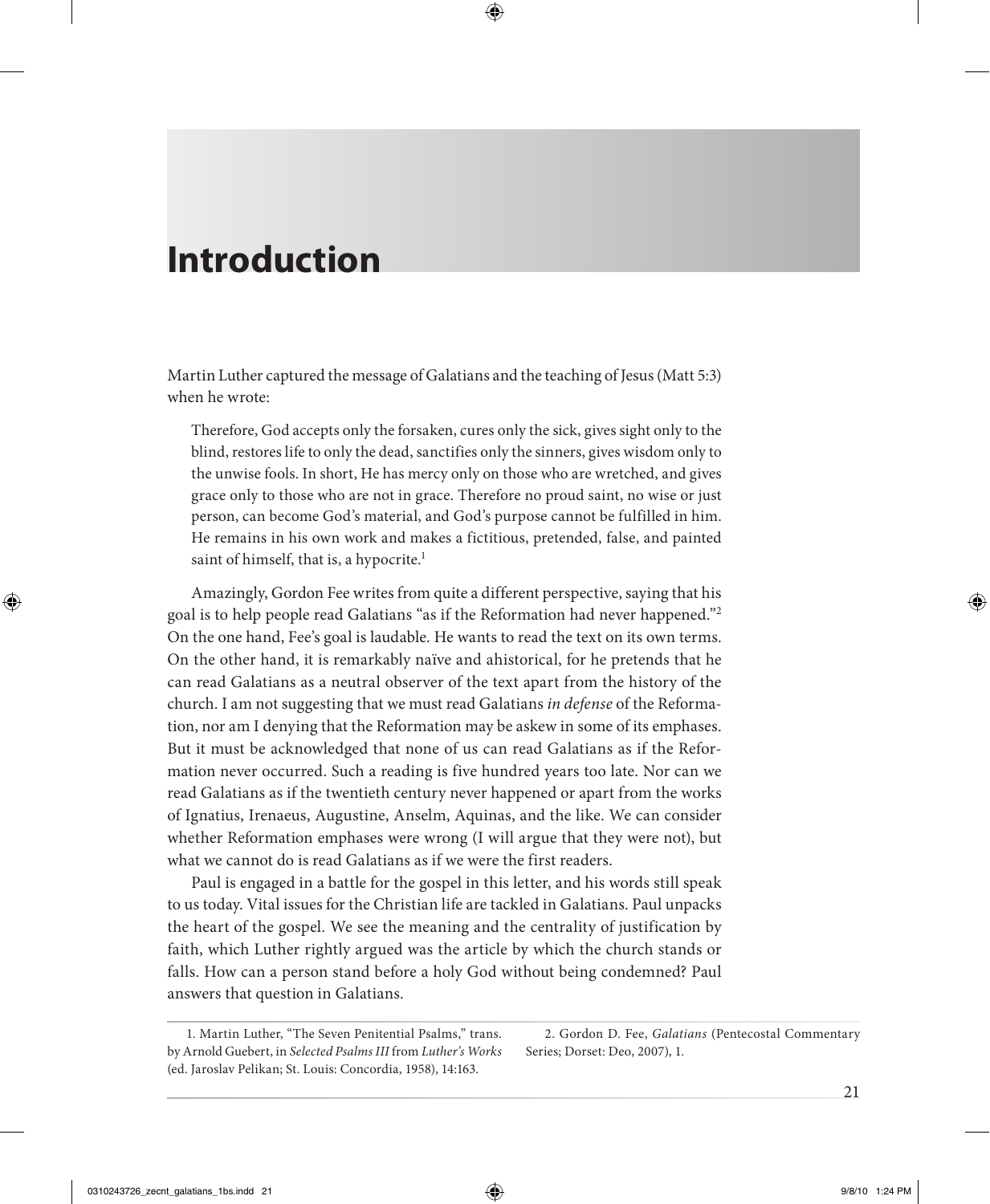Jesus Christ is also central in Galatians. We will see that Jesus is fully divine and hence should be worshiped. And the cross of Christ plays a fundamental role in the letter, for no one is justified apart from the cross. Believers are right with God because Christ on the cross bore the curse that believers deserved, and Christ freed us from the power of sin through his death and resurrection.

Paul also emphasizes the power of the Holy Spirit in the lives of believers, for as Christians we please God only through relying on the Spirit. The Christian life is not an exercise in autonomy or self-effort but is lived in dependence on the Holy Spirit. The role of the law in the Christian life is also unpacked, so that we gain a sharper profile of the relationship between the old covenant and the new, between the law and the gospel, between the old age and the age to come. Galatians focuses on soteriology, but at the same time the nature of sin is set forth in the letter, and thereby we understand more clearly why the death of Jesus Christ is of supreme importance. Reading Galatians should not be merely an academic enterprise. The gospel Paul proclaims in it has often been used by the Lord to revive the church. We see from Paul's passion for the gospel that issues of life and death are at stake.

#### **Author**

No significant scholarly debate exists on whether Paul wrote Galatians.<sup>3</sup> Indeed, Galatians is often identified as quintessentially Pauline. I will assume, therefore, without further argumentation that Galatians was written by Paul.

### **Recipients**

Was the letter to the Galatians written to south or north Galatia? Why does it even matter? It should be said at the outset that the destination of the letter does not fundamentally change its interpretation. Where it makes a difference is in terms of history. The destination of the letter determines how we correlate Galatians with Acts. For instance, did Paul's confrontation with Peter (Gal 2:11 – 14) take place before the apostolic council of Acts 15 (so most who support the south Galatian theory) or after that meeting (the north Galatian theory)? Now it does affect interpretation to some extent. Does Paul omit mentioning any of his visits to Jerusalem in the letter to the Galatians (see more on this below)? How do we correlate the Pauline visits to Jerusalem with his visits as they are recorded in Acts? The issue is of some importance because we have a historical faith and believe that the events of biblical history are significant. Still, the importance of the issue must not be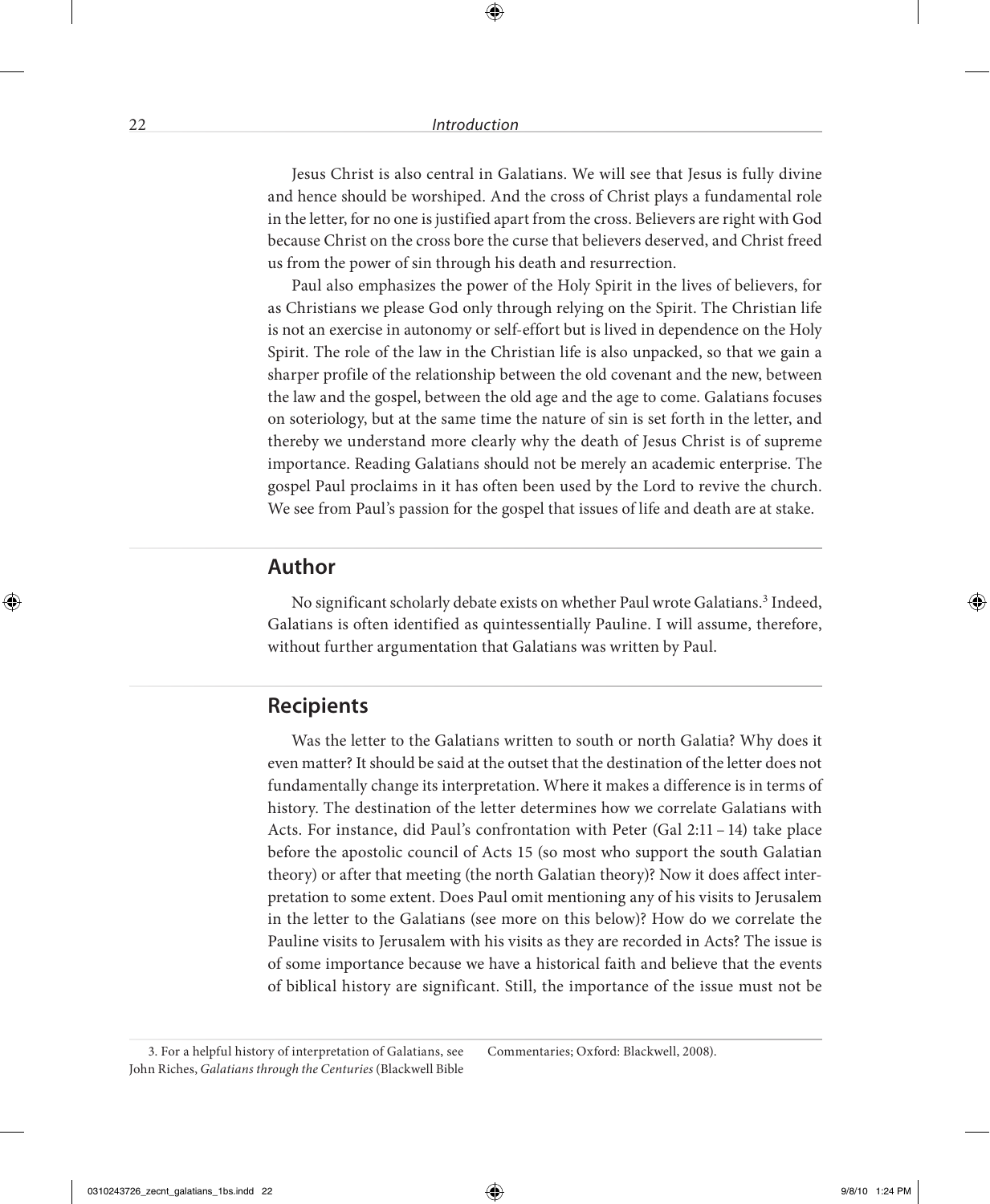exaggerated, and some readers may want to skip to the next section and read about the situation of the letter.

Galatia became a Roman province in 25 BC, and the province included people from many ethnic groups, including the "Celts" or "Galatians," who had migrated to Asia Minor by 278 BC.<sup>4</sup> In Paul's day the province was a large area that touched the Black Sea in the north and the Mediterranean in the south. As time passed, however, the province changed. "Vespasian detached almost all of Pisidia from Galatia in AD 74 and about AD 137 Lycaonia Galatica was removed and added to an enlarged province of Cilicia. In AD 297 southern Galatia was united with surrounding regions to form a new province of Pisidia with Antioch as its capital."5

Hence, commentators in early church history naturally thought Galatians was written to the province as it existed in later Roman history, and therefore, virtually all scholars believed that Galatians was written to the ethnic Galatians in the northern part of the province. But the work of William Ramsey and others in the twentieth century has provoked scholars to reexamine the destination of the letter, for scholars are now apprised of the dimensions of the Galatian region during Paul's day. Therefore, the identity of the recipients of the letter has been debated intensely in the last century.

The north Galatian theory maintains that the letter was sent to ethnic Galatians located in the northern part of the Galatian province. 6 As Philip Esler remarks, the north Galatian theory could be described as "tribal" Galatia since on this view the letter was sent to those who were ethnically Galatians. 7 The south Galatian view proposes that the letter was sent to the cities Paul visited on his first missionary journey in Acts 13 – 14.<sup>8</sup> It is not the purpose of this commentary to discuss in detail the destination of the letter, but some of the major arguments for both views will

4. Ben Witherington III, Grace in Galatia: A Commentary on Paul's Letter to the Galatians (Grand Rapids: Eerdmans,  $1988$ ,  $2-3$ .

5. Ibid., 5.

6. This view is accepted by most German NT scholars, though it is not limited to them. E.g., Hans Dieter Betz, Galatians: A Commentary on Paul's Letter to the Churches in Galatia (Hermeneia; Philadelphia: Fortress, 1979), 1–5.

7. Philip F. Esler, Galatians (New York/London: Routledge, 1998), 32. Esler supports the north Galatian theory  $(32-36)$ .

8. For a defense of a south Galatian destination, see Rainer Riesner, Paul's Early Period: Chronology, Mission Strategy, Theology (trans. Doug Scott; Grand Rapids: Eerdmans, 1998), 286–91; F. F. Bruce, The Epistle to the Galatians: A Commentary on the Greek Text (NIGNT; Grand Rapids: Eerdmans, 1982), 43 – 56; Richard N. Longenecker, Galatians (WBC; Dallas: Word, 1990), lxiii – lxxxvii; Colin J. Hemer, The Book of Acts in the Setting of Hellenistic History (WUNT 49;

Tübingen: Mohr Siebeck, 1989), 247 – 51, 277 – 307; Stephen Mitchell, The Rise of the Church (vol. 2 of Anatolia: Land, Men, and God in Asia Minor; Oxford: Clarendon, 1993), 1–5; Cilliers Breytenbach, Paulus und Barnabas in der Provinz Galatien: Studien zu Apostelgeschichte 13f.; 16,6; 18,23 und den Adressaten des Galaterbriefes (AGJU; Leiden: Brill, 1996), 99–173; Richard Bauckham, "James, Peter, and the Gentiles," in The Missions of James, Peter, and Paul: Tension in Early Christianity (ed. Bruce Chilton and Craig Evans; NovTSup 115; Leiden: Brill, 2005), 135 – 36; James M. Scott, Paul and Nations: The Old Testament and Jewish Background of Paul's Mission to the Nations with Special Reference to the Destination of Galatians (WUNT 84; Tübingen: Mohr Siebeck, 1995), 181–215. But Scott's appeal to the table of nations fails to convince. For a critique of Scott, see Eckhard J. Schnabel, Jesus and the Twelve (vol. 1 of Early Christian Mission; Downers Grove, IL: IVP, 2004), 498–99; idem, Paul and the Early Church (vol. 1 of Early Christian Mission; Downers Grove, IL: IVP, 2004), 1298–99.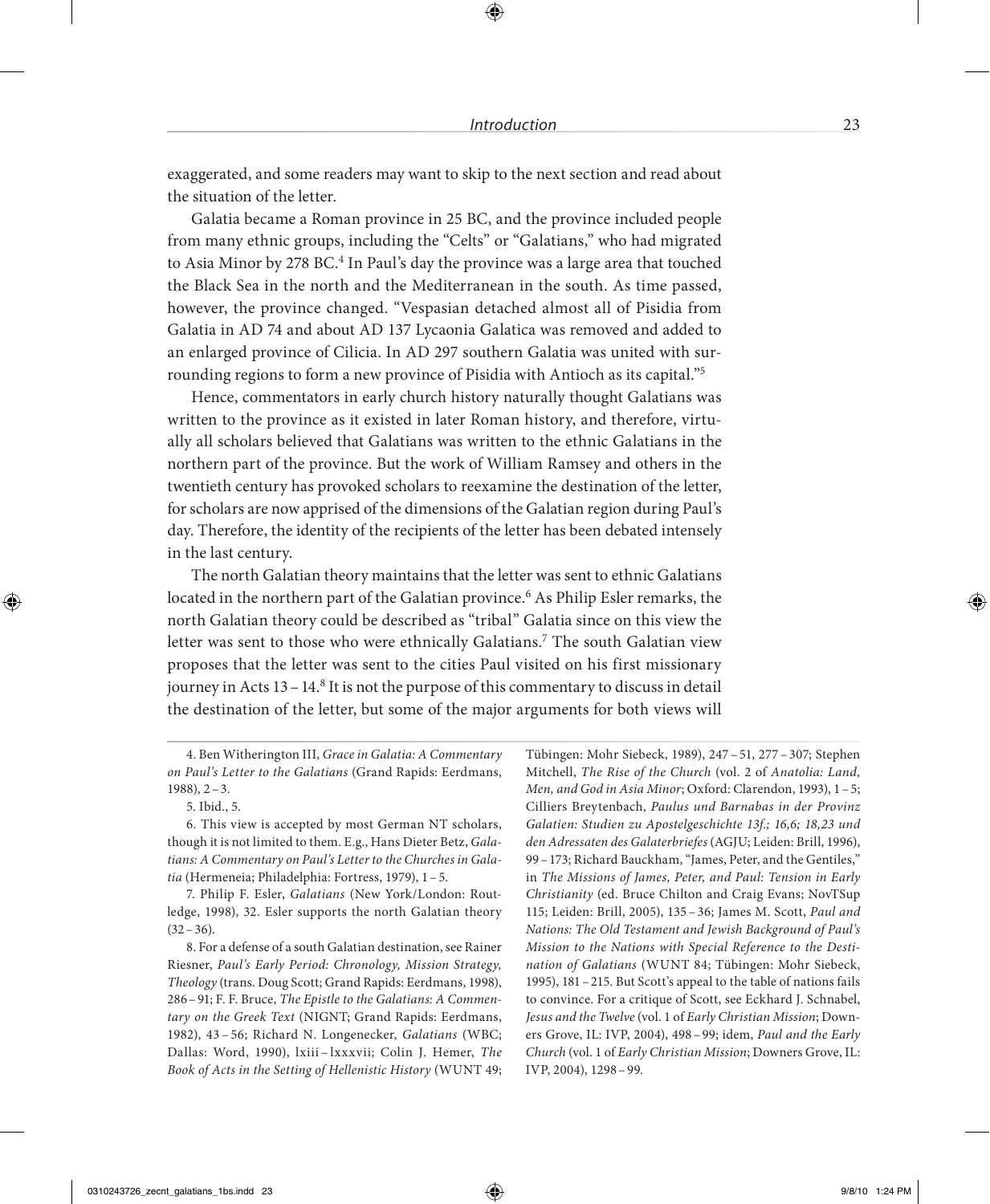be presented, and I will argue that the south Galatian hypothesis is more likely. In any case, the interpretation of the letter is not affected significantly by whether one holds to a north or south Galatian hypothesis,<sup>9</sup> though one's view on the destination of the letter has major implications for Pauline chronology.

### Support for the North Galatian Theory

I begin with arguments supporting the north Galatian theory, but will also note the counter-arguments of those who support the south Galatian theory.

(1) J. B. Lightfoot supports the north Galatian view by contending that the temperament of the Galatians fits with what we know about the Gauls, that is, that they were fickle and superstitious.<sup>10</sup> This argument is hardly convincing, for fickleness and superstition were not limited to Gauls.<sup>11</sup>

(2) Acts 16:6 and 18:23 likely refer to north Galatia. These two visits square with Gal 4:13, where Paul says that he preached to the Galatians when he was sick "formerly [the first time]"  $(\pi \rho \acute{o} \tau \epsilon \rho \acute{o} \nu)$ . Now if Paul visited the Galatians a first time, then he also was present a second time, and this fits with Acts 16:6 and 18:23. Again, this argument is hardly decisive. Acts 16:6 says nothing about founding new churches, and the Greek word can be translated "at first" and does not necessarily imply two visits. Further, even if there were two visits, Paul may have counted the retracing of his steps in Acts 13–14 as a second visit. 12 Finally, in Acts 16:6 the word "Phrygian [country]" is likely an adjective, specifying the part of Galatia in which Paul traveled, and Acts 18:23 describes Paul's travels in southern Galatia and Phrygian Asia. 13

(3) It is important to observe that the churches visited in Acts 13 – 14 are not identified as Galatian churches by Luke. But we must be careful here, for Luke's terminology is not necessarily the same as Paul's. Paul typically refers to Roman provinces, whereas Luke refers to ethnic groupings in the provinces, though the issue is complex and cannot be resolved simplistically.<sup>14</sup>

(4) Paul would not use the term "Galatians" to describe those living in south Galatia, for they were not "Galatians" ethnically. 15 The ethnic Galatians were the Gauls who lived in the north, and secular writers regularly use the term "Galatians"

9. A number of scholars have supported a north Galatian destination, but at the same time defend the historical accuracy of the letter. See, e.g., Lightfoot (see the next note); J. Gresham Machen, Machen's Notes on Galatians: Notes on Biblical Exposition and Other Aids to Interpretation of the Epistle to the Galatians from the Writings of J. Gresham Machen (ed. John H. Skilton; Nutley, NJ: Presbyterian and Reformed, 1977), 22–26.

10. J. B. Lightfoot, The Epistle of St. Paul to the Galatians with Introductions, Notes and Dissertations (repr.; Grand Rapids: Zondervan, 1957), 4, 12–15.

14. Cf. Bruce, Galatians, 15; Riesner, Paul's Early Period, 289.

15. So J. Louis Martyn, Galatians: A New Translation with Introduction and Commentary (AB; New York: Doubleday, 1997), 16.

<sup>11.</sup> So Bruce, Galatians, 8.

<sup>12.</sup> Ibid., 44.

<sup>13.</sup> Cf. Bruce, Galatians, 11–13; Hemer, The Book of Acts in the Setting of Hellenistic History, 280 – 85; Witherington, Galatians, 6.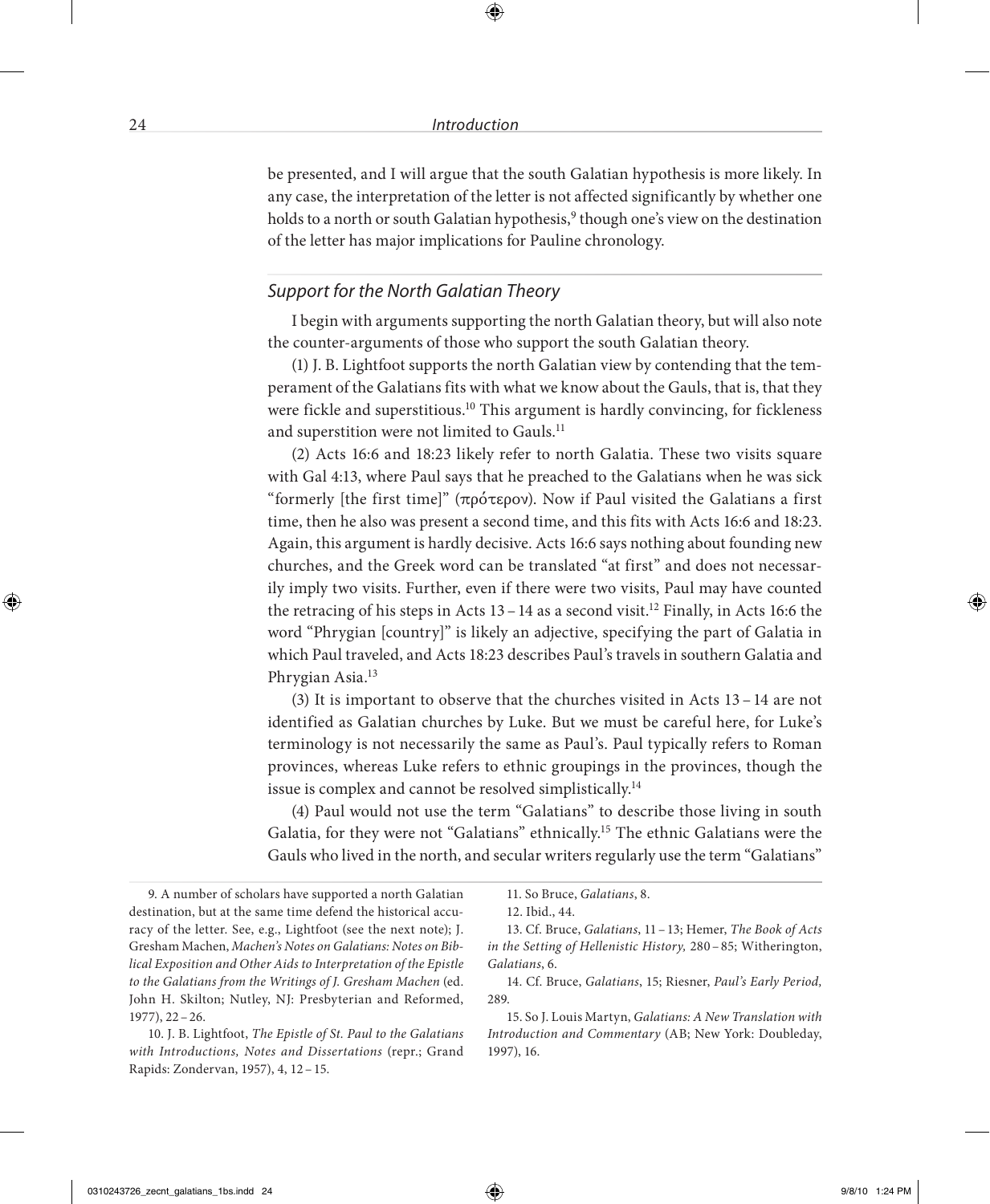to refer to the north Galatians. But what other term would Paul use to describe the Galatians, for those living in the province of Galatia came from many ethnic groups?16 Only the term "Galatians" would be sufficiently comprehensive to include all of them.

(5) If Galatians were addressed to churches founded on Paul's first journey, Paul would not have written in Gal 1:21, "Then I came into the regions of Syria and Cilicia," but instead, "Then I came to Syria and Cilicia and on to you." But this argument fails to recognize that 1:21 does not refer to the first missionary journey but to the interval between Acts 9:30 and 11:25. 17

(6) One of the strongest arguments for supporting the north Galatian view is the relationship between Acts 15 and Gal 2:1 – 10. Those who support the north Galatian view argue that Acts 15 refers to the same events as Gal 2:1–10. On this view, the chronology of Paul's visits to Jerusalem was as follows: Acts  $9:26 - 28 =$ Gal 1:18; Acts 11:30/12:25 is skipped in Galatians; Acts 15:1 - 35 = Gal 2:1 - 10.<sup>18</sup> The arguments for identifying Acts 15 with Gal 2:1–10 are quite impressive. First, the subject in both texts is the same: circumcision. Second, the place is the same: Jerusalem. Third, the people are the same: James, Peter, John, Paul, and Barnabas. Fourth, the decision was the same: circumcision was not required.<sup>19</sup> The response to this argument will be explained below.

(7) Paul in Gal 2:1–10 presents himself as the leader of the missionary team of Paul and Barnabas. But if Gal 2:1–10 is equivalent to Acts 11:27–30/12:25 (as most who support the south Galatian view claim),<sup>20</sup> Gal 2:1 – 10 occurred before the first missionary journey. Luke consistently lists Barnabas before Paul at the beginning of the first missionary journey (Acts 13), suggesting that Barnabas was the leader at the time. But if the south Galatian view is true, Barnabas should be listed before Paul in Gal  $2:1-10$ . So, the mention of Paul first in  $2:1-10$  suggests that he is the leader of the team, and therefore (say those who support the north Galatian theory)  $2:1 - 10$ reflects the events after the first missionary journey.<sup>21</sup> But this argument also fails to convince, for Paul naturally relays the visit to Jerusalem from his perspective, and this accounts for Paul's prominence.

(8) According to Gal 2:1–10, Paul is recognized as an apostle. But if the south Galatian theory is true, on what basis was Paul acknowleged to be an apostle? For, according to the usual south Galatian theory, Paul had not yet been on the first missionary journey. If anybody would be called the apostle to the Gentiles, it would

- 16. So Bruce, Galatians, 16; Riesner, Paul's Early Period, 287–88; Hemer, The Book of Acts in the Setting of Hellenistic History, 290–305.
- 17. So Bruce, Galatians, 15 16; Schnabel, Paul and the Early Church, 1077.
- 18. Other scholars argue that the account in Acts is not historically reliable. For a response to this view, see Hemer,

The Book of Acts in the Setting of Hellenistic History.

19. See Lightfoot, Galatians, 123–28.

20. See Longenecker, Galatians, lxxvii–lxxxiii; Schnabel, Paul and the Early Church, 987–1003.

21. So Robert H. Stein, "The Relationship of Galatians 2:1–10 and Acts 15:1–35: Two Neglected Arguments," JETS 17 (1974): 241–42.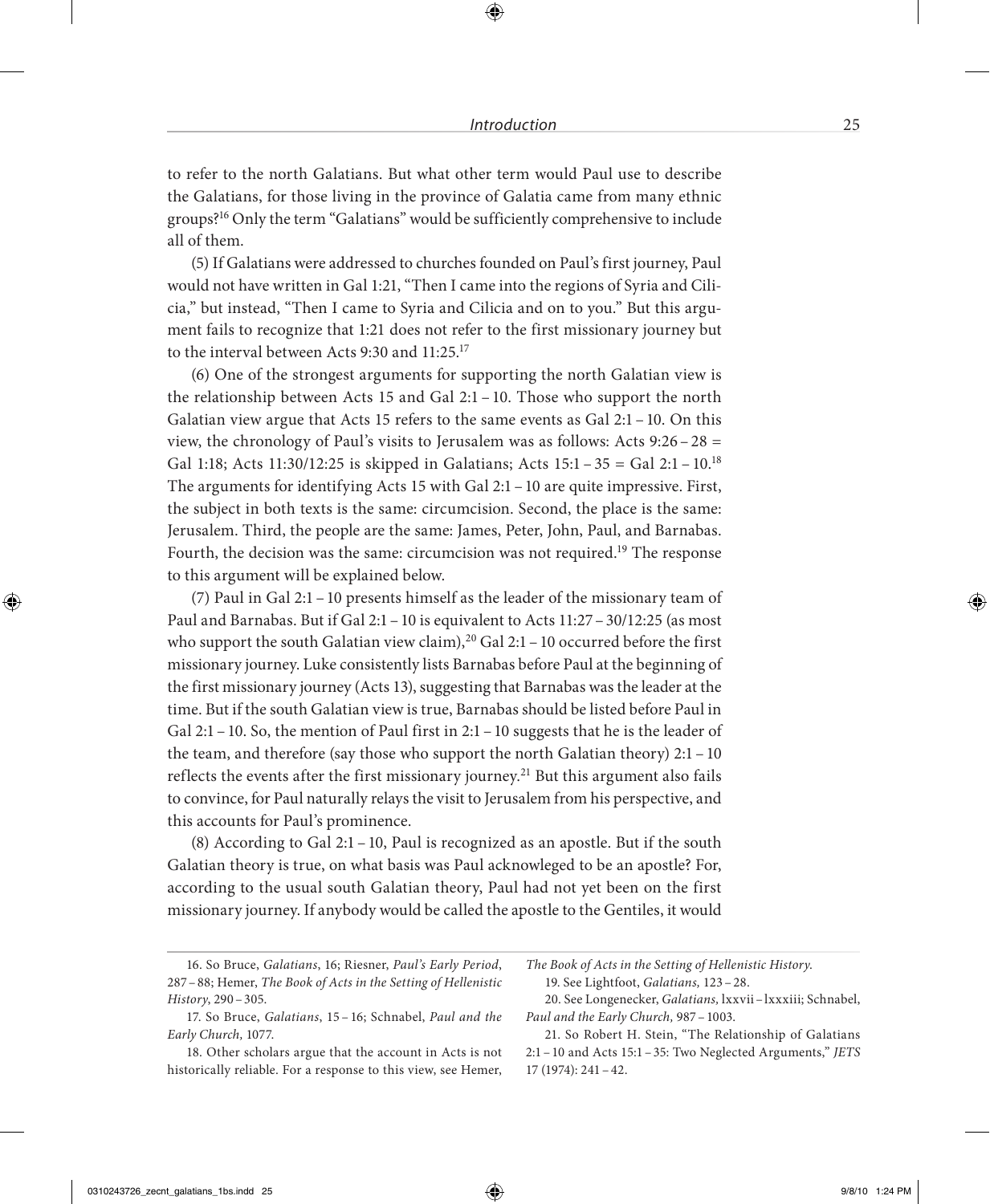seem to be Barnabas, not Paul— if the south Galatian theory is true. Those who support the north Galatian destination point out that it makes perfect sense for Paul to be acknowledged as an apostle if the first missionary journey had already taken place (Acts  $13 - 14$ ), and Gal  $2:1 - 10$  is equivalent with Acts  $15:1 - 35.22$  But those who support the south Galatian theory have a good counter-argument. An acknowledgment of Paul's apostleship in Gal  $2:1-10$  is scarcely surprising, for he had presumably done missionary work during his years at Tarsus. In any case, he and Barnabas had ministered together among the Gentiles in Antioch for a year, and Paul could have been identified as an apostle on the basis of his work in that city.

(9) The similarity of subject matter in Galatians and Romans suggests, according to the north Galatian hypothesis, that they were written at roughly the same time. If Galatians were written to north Galatia, it may have been written between AD 50 – 57 and Romans is probably between AD 55 – 57, and hence the two are rather close together. But trying to assign a date based on the similarity of subject matter is precarious. Indeed, there are some significant differences between Galatians and Romans as well, and hence trying to assign a date based on the similarity of content is arbitrary. Furthermore, even if the letters do overlap significantly in content, we can hardly establish a date on such a basis. We could just as easily argue that Paul's theology on the law remained stable over the ten to fifteen years that he wrote letters.<sup>23</sup> We all know people whose views have not changed in any significant way over twenty to thirty years, and there is no reason to doubt that Paul may have been the same, especially when we consider that he had served as a missionary for fifteen years or more before the writing of his first canonical letters.

(10) Most scholars throughout church history have argued that the letter was written to north Galatia. This argument loses much of its force when we realize that south Galatia was separated from north Galatia and incorporated into Pisida in AD 74. Those who lived in subsequent generations did not realize, therefore, that south and north Galatia were part of the same province when Paul wrote the letter, and this may explain the dominance of the north Galatian hypothesis historically.

#### Support for the South Galatian Theory

Though I favor a south Galatian destination, the supporting arguments are not clear enough to remove doubt. We are reminded here of the tentativeness of the historical task since we lack enough information to reach a secure conclusion. If Paul wrote to south Galatia, then he likely wrote to the churches evangelized in Acts 13–14. Here I focus on some of the remaining arguments supporting a south Galatian destination, but I note some of the weaknesses of these arguments as well.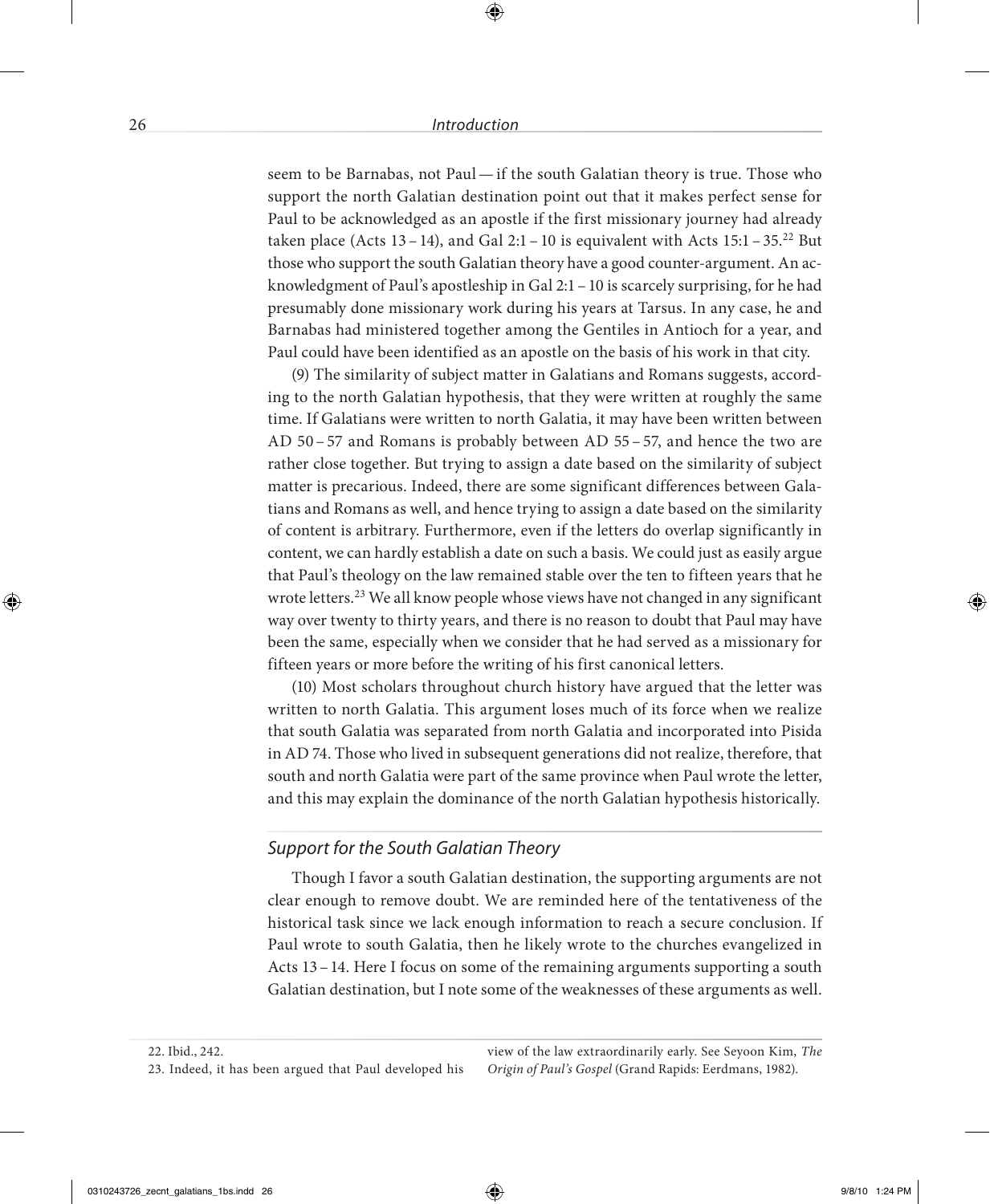(1) Some support a south Galatian hypothesis by noting that Paul wrote in Greek, which was not the mother tongue of the north Galatians. This argument is not a strong one, however, since Greek was the lingua franca of the Greco-Roman world. In what other language would Paul write to communicate with all the Galatians?

(2) Paul normally uses Roman imperial terms when there are geographical references, and hence "Galatians" would refer to the Roman province of Galatians. Again, this observation, though true, does not prove a south Galatian destination, for the north Galatians were part of the province of Galatia as well.

(3) Acts 16:6 and 18:23 do not refer to the the founding of churches in north Galatia. Though it is possible that Paul established churches in north Galatia, we have no firm evidence that he did so, whereas we know that he planted churches in south Galatia. Furthermore, the reference to Phyrgia may simply designate the ethnic area of Galatia that Paul traveled through according to Acts 16:6. This may be supported by the one article for both the Galatian and Phygrian region. In any case, both Acts 16:6 and 18:23 may not even report on any travels of Paul to north Galatia.

(4) Paul refers to Barnabas as if the Galatians know him personally (Gal 2:13), and we know that Barnabas traveled with Paul when the south Galatian churches were evangelized (Acts 13 – 14).<sup>24</sup> There is no indication, however, that Barnabas ever evangelized the north Galatian churches, and hence the personal reference seems superfluous. We must admit, however, that the argument presented here is from silence. Paul refers to Barnabas in 1 Cor 9:6, and yet we have no evidence that Barnabas visited Corinth either. Barnabas may have visited north Galatia, though there is no record of the visit.

(5) Acts 20:4 implies that the south Galatian churches contributed to the collection for the poor saints in Jerusalem (cf. Rom 15:25 – 28; 1 Cor 16:1 – 4; 2 Cor 8:1–9:15), but nothing is said about a contribution from north Galatian churches. It must be noted, however, that this also is an argument from silence, for it is possible that north Galatian churches participated, though it remains unmentioned.

(6) Some have pointed to the enthusiastic reception given to Paul at Lystra, where he was acclaimed as the Greek god Hermes (Acts 14:11–18), and the statement that Paul was received as an angel of God in Gal 4:14. This is surely a thin reed on which to base an argument, for in the same text in Acts the people turned against Paul and stoned him! Further, it seems difficult to believe that Paul recalled the people hailing him as the Greek god Hermes when he said that the Galatians received him as a messenger of Christ. According to Acts, Paul and Barnabas were dismayed that they were celebrated as gods. The response of the people was not identified as a mark of spiritual insight.

(7) Paul concentrated on main cities and trade routes in his evangelism, and north Galatia was far from these main trade routes. Once again, this argument is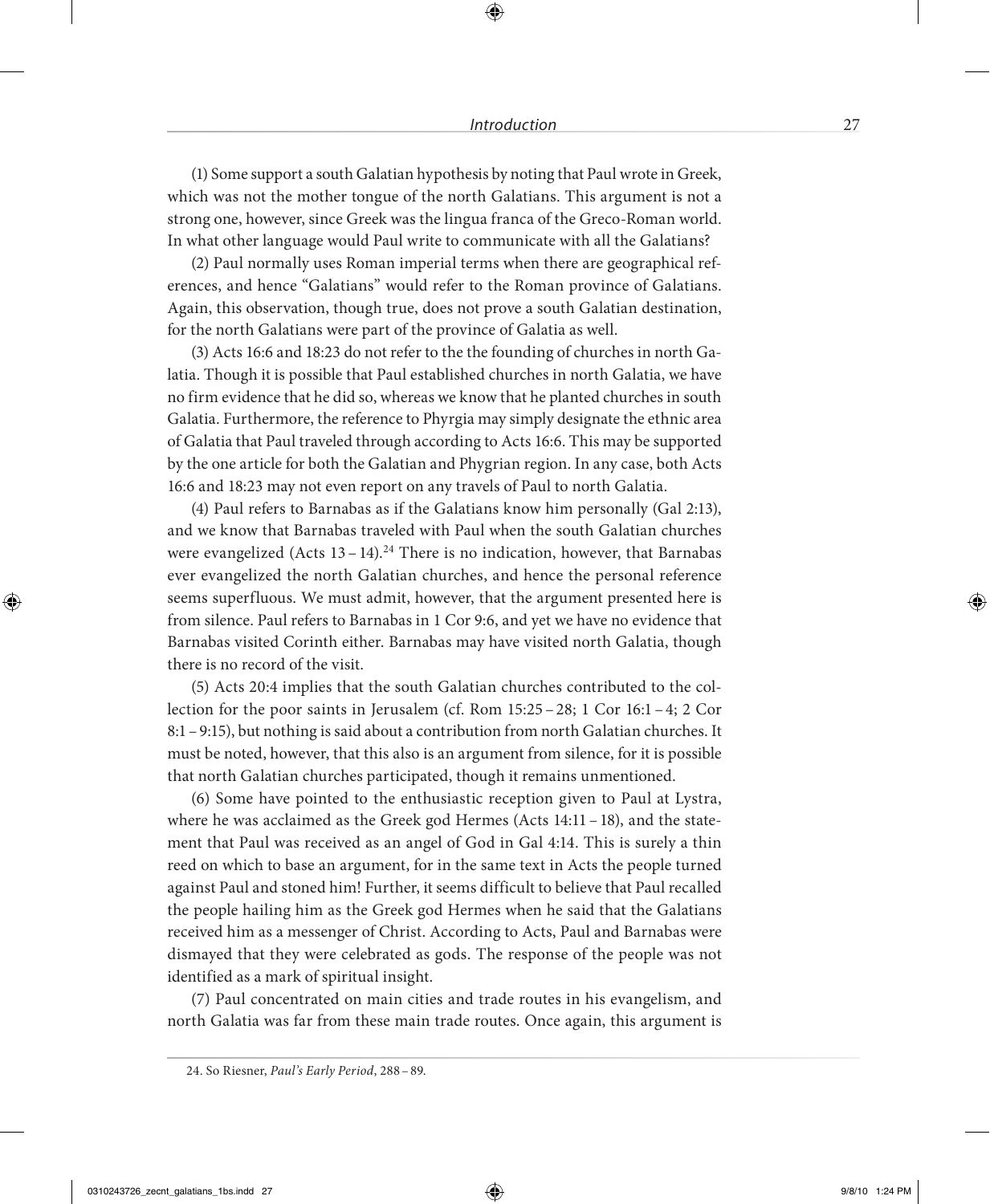not compelling, for Derbe and Lystra were not large cities, and Ancyra and Pessinus in north Galatia were some of the most important cities in Asia Minor.

(8) The Jewish-Christian missionaries who opposed Paul would more likely have traveled to the nearer south Galatia than to the more inaccessible north Galatia. 25 Once again, however, it is difficult to determine what zealous proponents of a theology antagonistic to Paul would do. We must admit that they may have been motivated to travel to north Galatia as well.

(9) Peter's lapse in Galatians (2:11–14), it is claimed, makes better sense before the apostolic council of Acts 15 (AD 48),<sup>26</sup> for some think it unlikely that Peter would fail after matters were ironed out at the apostolic council in Acts 15. This argument has some merit, for it seems less likely that James would send messengers to the church after the council in Acts 15. Still, history is full of surprises, and debates have ensued after formal agreements many times in history. Further, we know that human beings are prone to fail and to live hypocritically even after formal agreements have been reached.

(10) The failure to mention Timothy may indicate that the letter was written before the events of Acts 16, since Timothy is mentioned in every letter except Ephesians and Titus, but this again is an argument from silence.

(11) One of the stronger arguments for the south Galatian hypothesis is that Paul would not have neglected any of his visits to Jerusalem in Gal  $1 - 2$  since he wanted to demonstrate his independence from the Jerusalem apostles. If he omitted any visit, he would open himself to the charge that he failed to mention an occasion when he was influenced by the apostles in Jerusalem. If this is the case, then Gal 1:18 is equivalent to Acts 9:26–28, and Gal 2:1–10 is matched by the visit to Jerusalem in Acts 11:27 - 30 and 12:25.<sup>27</sup> On this reading the visit to Jerusalem recorded in Acts 15:1–35 is omitted in Galatians because the council described in Acts had not yet occurred when Paul wrote the letter. 28

We have seen above that the most serious objection to this scenario is that Acts 15:1 – 35 and Gal 2:1 – 10 are remarkably similar. At both meetings circumcision was debated and the apostles decided that circumcision was not required for the salvation of Gentiles. Is it possible that the same meeting took place on two occasions? Many defenders of the south Galatian hypothesis respond by emphasizing that the meeting in Gal  $2:1-10$  was of a different nature than the council in Acts 15. The former was a private meeting, while the latter was a public discussion. 29 In Acts we see official deliberations and a formal decision, while in Galatians we see

29. Bauckham points out that the private agreement of Gal 2:1 – 10 flamed into controversy again ("James, Peter, and the Gentiles," 136-37). He says, "Agreements reached on such controversial issues— in many spheres of life— frequently have to be negotiated again and again" (136). And,

<sup>25.</sup> Ibid., 286–87.

<sup>26.</sup> Schnabel, Paul and the Early Church, 1077. Hemer dates it in early 49 (The Book of Acts in the Setting of Hellenistic History, 269).

<sup>27.</sup> In support of this view, see Schnabel, Paul and the Early Church, 987–92.

<sup>28.</sup> So Bauckham, "James, Peter, and the Gentiles," 136.